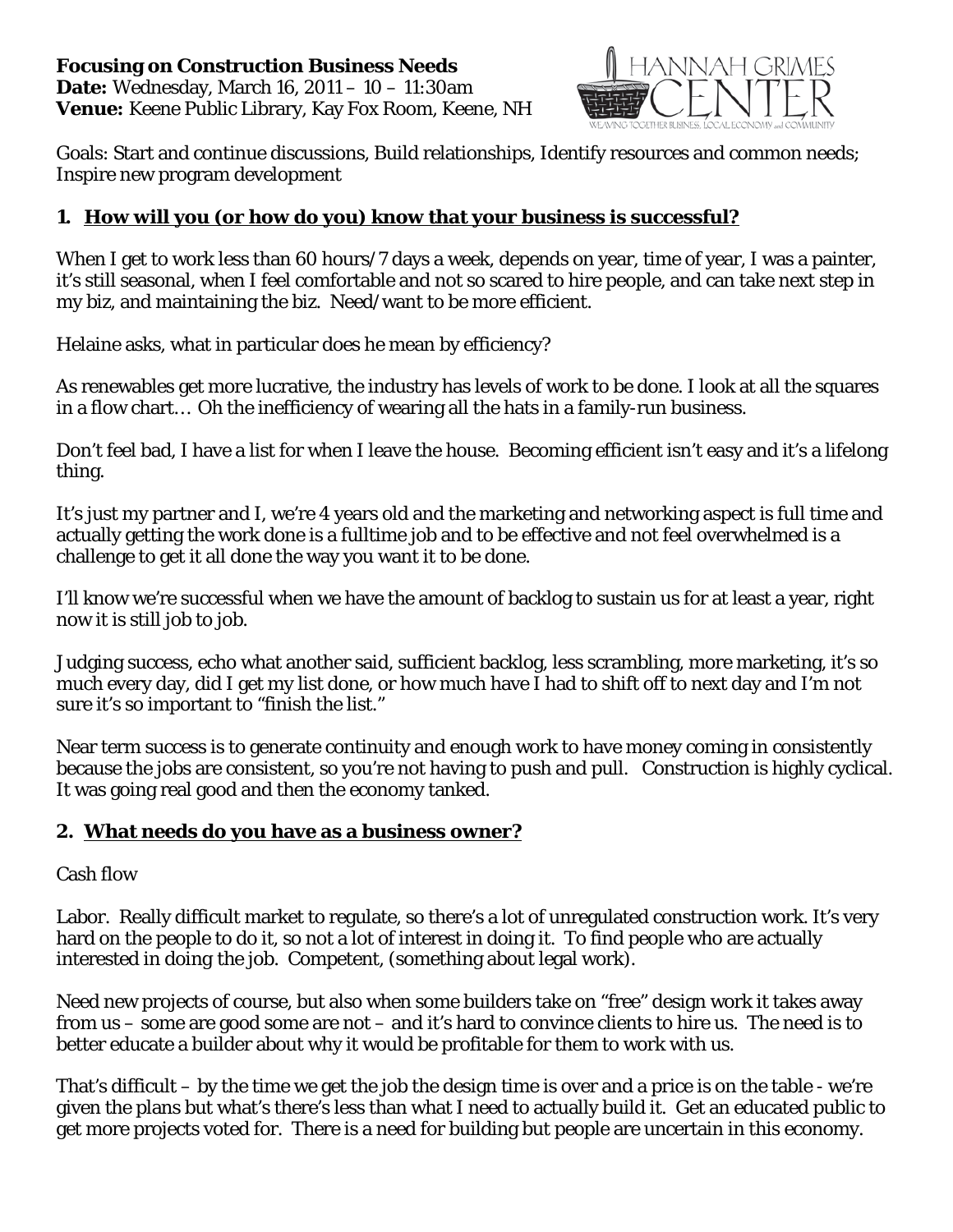I live in lakes region and I was surprised at how many projects were on town warrants. Last year, forget it, there was nothing. I think it's a bell weather "gee maybe worst is behind us" and I'm seeing a lot of that. I think most people have accepted that the recession is over. Regarding marketing, getting out there, this is an important time to do that.

# **3. What resources, programs and people have helped you strengthen your business? Why do you think these have worked for you?**

**SCORE** 

Before I opened I had a SCORE rep, went to SBDC, went to HGC; HG is a great resource to continue with.

Not a member but on list of home builders association and they have a lot of great resources, good way to network and learn things, for example building science.

Assoc. Contractors of NH, gets us involved with other contractors, sub contractors. Amer Inst of Arch of NH, to work with architects to team up with on projects.

High speed internet access, and improvements in project mgt software, I have the luxury of having a project and organizing it and having access to software on line. But again it's always a challenge of pushing an organization forward to *use* this stuff, big big effort to get people in org on board.

After initial set-up I don't do that much marketing or networking. I have a small base of customers.

Helaine: When you're looking for resources, do you go the internet, meetings at a distance,

I'm everywhere all the time

Face to face is important

Just showing up and being in the room is so important (meetings in concord) love hate relationship

# **4. What keeps your business from supporting you and your family?**

Time, you're always hustling if you're a small biz owner. And it takes you a week before you realize you're actually on a vacation, or else you just don't bother to take a vacation, or you're on vacation but you're still working.

We just moved everything into our store so we don't have to go home. Yeh, time management is the hardest.

I'll take a half hour just to plan my day, to make blocks of time

I'd have to unplug my phone and lock the door in order to do that.

When you have a broad based business it's harder

Cash flow

The economy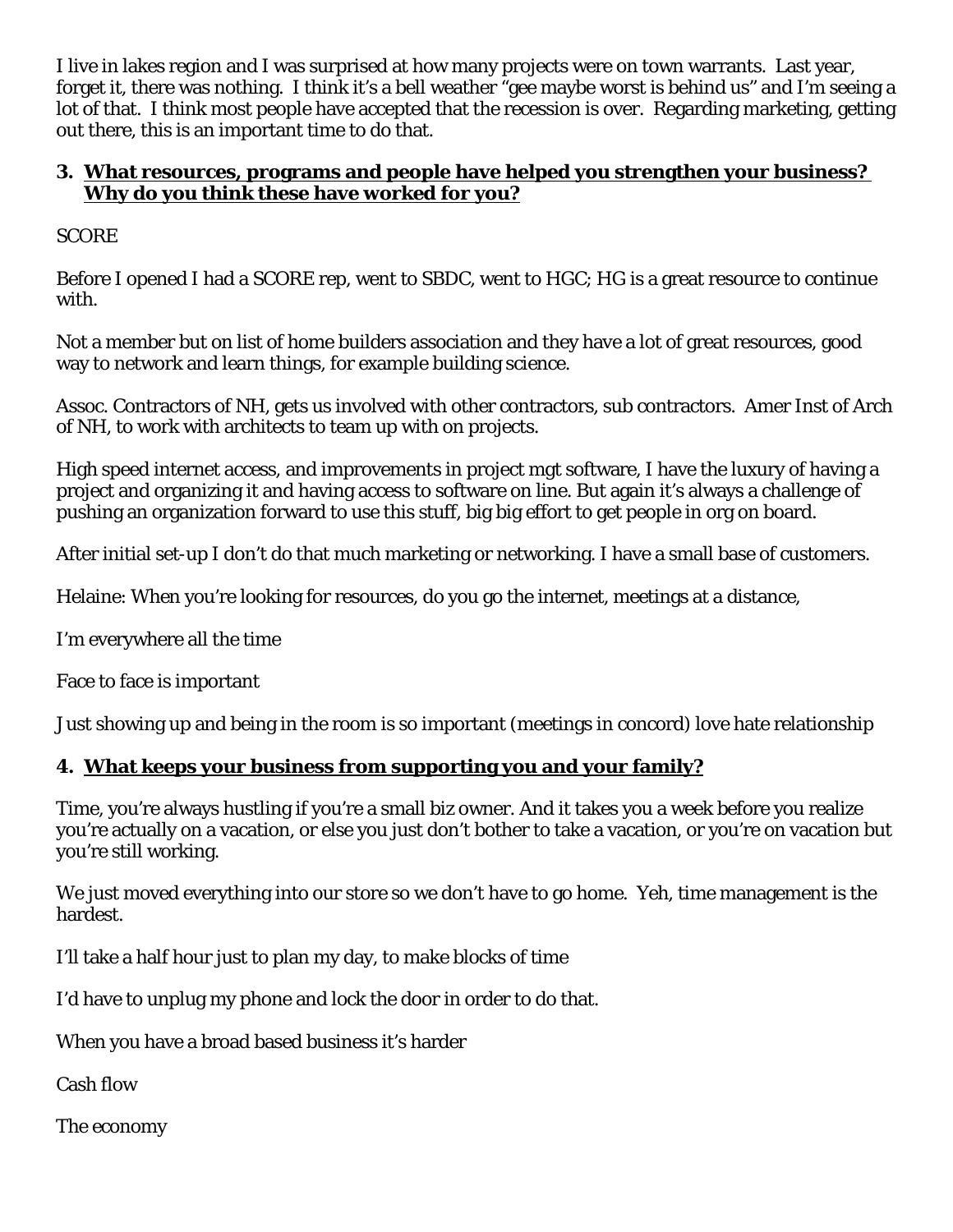I don't have as much of a perspective because I'm not a biz owner, it's not on my back whether it sinks or swims. Time is really the only thing that keeps me away from home. I do a lot of work from home, so it's a give and take.

I'm better now about making boundaries with clients.

#### **5. What long-term goals do you have for your business and how will you finance these projects?**

Where are the bankers in this meeting? I think it makes sense for me to own my own building and consider that an important investment. How will I finance it? I don't know? It's 2011 and now I'm afraid to get into debt. I didn't used to be but I am now. So, I could sell my soul…

I'd like a Main Street office, a presence in town instead of out of my partner's home. How to finance? Get more projects.

One of our long term goals, is to get ourselves more efficient and embrace newer technology, seeing our clients in the south using newer tech, so getting everyone on the that page is our big goal. How to finance it…

It's pretty cheap, \$30 for Netview, stay in your office and have the meeting on line, so you don't have to leave early for a soccer game. Also, issue no more checks, instead online wire transfers. And they're not costly.

I don't care as long as I get paid. Just kidding. My goal is to be self-financed. Subcontracting so we basically fund the project and then get paid. So I have lines of credit but ideally I'd like to get beyond that so I can fund myself. Have my own money in the bank.

# **6. Other than the things that are out of your control (weather, economy,) what is you greatest challenge to being profitable?**

Motivating people to work

Fear. Fear in hiring, no one so far has given me the sense that they could rise to what I need. I need more than a person with a job description but someone who can do 3-6 different things at once.

Not being able to be at 3 places at once.

It doesn't get better 20 years from now. (people laugh and groan a bit)

Coordination, coordinating people efficiently.

Labor, motivating people, efficient execution of labor.

\$ from my gross goes to marketing and I haven't figured out the best way to do marketing.

The magic 8 ball.

# **End Discussion:**

Helaine: Invite you  $-$  is there anything else to say